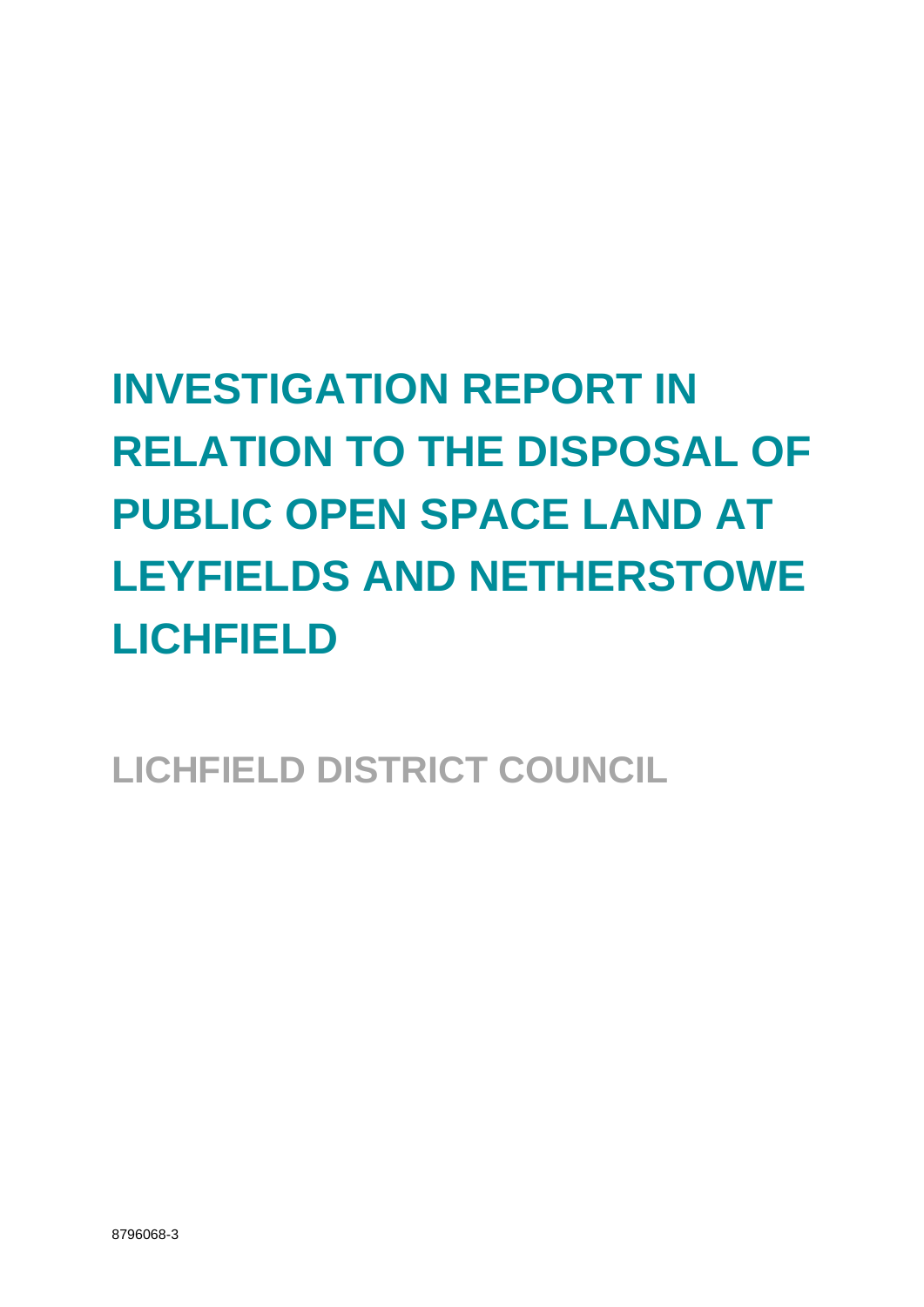#### **INTRODUCTION**

- 1. This is a report into complaints and concerns raised by members regarding the consultation processes and best value consideration by Lichfield District Council in relation to the disposal of Public Open Space land to Bromford Housing, received in January 2021 to March 2021. This land is at Leyfields and Netherstowe, Lichfield.
- 2. I am a Legal Director in the firm of Anthony Collins Solicitors LLP where I am Head of Planning in the Local Government team. I qualified as a solicitor in 1992 and have over 25 years' experience providing guidance and support in relation to Local Government law, including 15 years as the lead lawyer advising in all areas of Planning Regeneration, Environmental and Licensing work for Birmingham City Council.

## **THE COMPLAINTS**

- 3. Complaints were received from 4 residents between 13 and 26 January 2021. These centre on the lack of consultation by the former Cabinet when they were considering making the land available for home building for affordable housing. The complaints suggested that the negotiations entered into with Bromford Housing and contracts drawn up relating to this was done in secret without the knowledge of local residents of Lichfield during 2018 and only in 2020 when Bromford were submitting planning applications to the Council; was consultation undertaken. There was a large number of objections made to the schemes, however the current Cabinet considered that even though many were opposed, they were reluctant to enter a legal battle with Bromford Housing should the contract be withdrawn by Lichfield District Council. The complainants therefore believe that the offer to sell the land in 2018 to Bromford Housing constituted a legally binding contract which the current Council could not override without risking legal action and therefore believes this is malpractice on the part of Lichfield District Council.
- 4. Further complaints highlighted the financial awards that had been invested in maintaining the open space, and therefore the Council's lack of due diligence when contracting to dispose of the land.
- 5. In addition the External Auditors, Grant Thornton also received a request for an investigation into the governance processes around the decision and subsequent contract. Overview and Scrutiny Committee, similarly, requested a review of the best consideration aspects of the contract and whether the valuation used was adequate.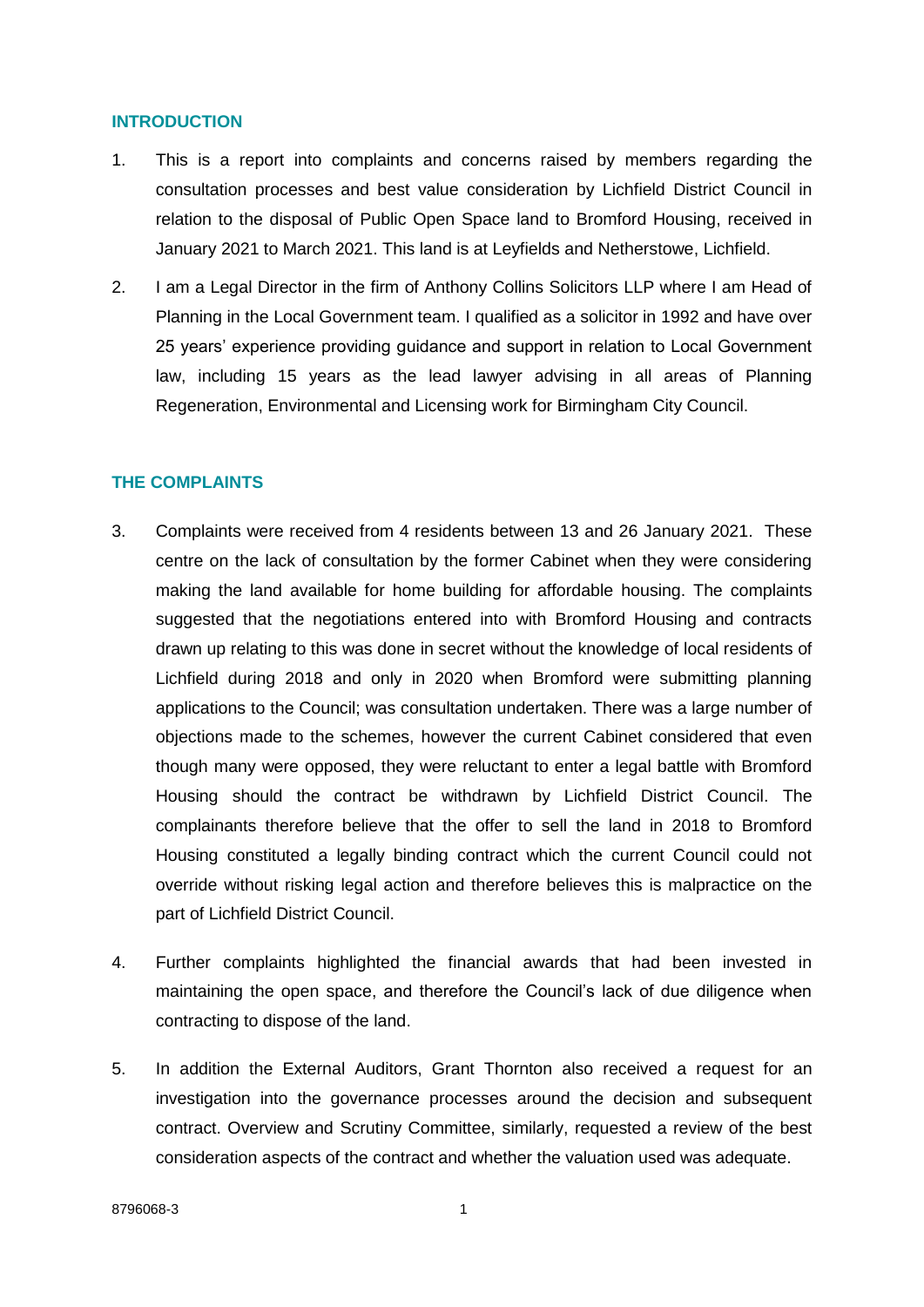- 6. Therefore, it is considered that the issues to investigate is whether the Council has complied with:
	- 6.1 The relevant law on the disposal of Council-owned land designated for Public Open Space and consultation requirements of this; and
	- 6.2 Whether the necessary consultation and procedural and decision-making processes were properly followed by the Council and Cabinet. Please note that the planning considerations are not included as part of this investigation as at the time of instruction this was still in process.

## **DISPOSAL OF LAND LEGAL POSITION**

- 7. S. 123 Local Government Act 1972 governs the disposal of land by principal councils. The Council is a principal council under s. 2 and s. 270 of the Act. S.123 sets out that a council may dispose of land in any way they wish so long as they do so for the best consideration that can reasonably be obtained, unless the Secretary of State allows otherwise.
- 8. There are additional requirements where the land is Public Open Space the Council must give notice of the intention to dispose of the land advertised in a local newspaper for two consecutive weeks prior to the disposal and consider any consequential objections (Echoed in section 233(4), TCPA 1990 for planning purposes).
- 9. The evidence suggests that Lichfield District Council complied with the obligations set out under Section 123 Local Government Act 1972:
	- 9.1 Paragraph 3.5 of the Report to Cabinet of 4 December 2018 sets out the District Valuer's consideration that freehold interest value to Leyfields of £390,000 and at Netherstowe of £226,000 were to be regarded as best consideration being achieved on the basis that a social housing provider could be regarded as a special purchaser given the grant funding they benefit from. The advice provided by the District Valuer should be regarded as the best possible independent advice to be provided on land valuation and what should be regarded as best consideration. The use of the District Valuer for valuating purposes should be regarded as best practice in this area and is employed by many public bodies for this purpose. Firstly, the requirement of disposing of the land for the best consideration that can be reasonably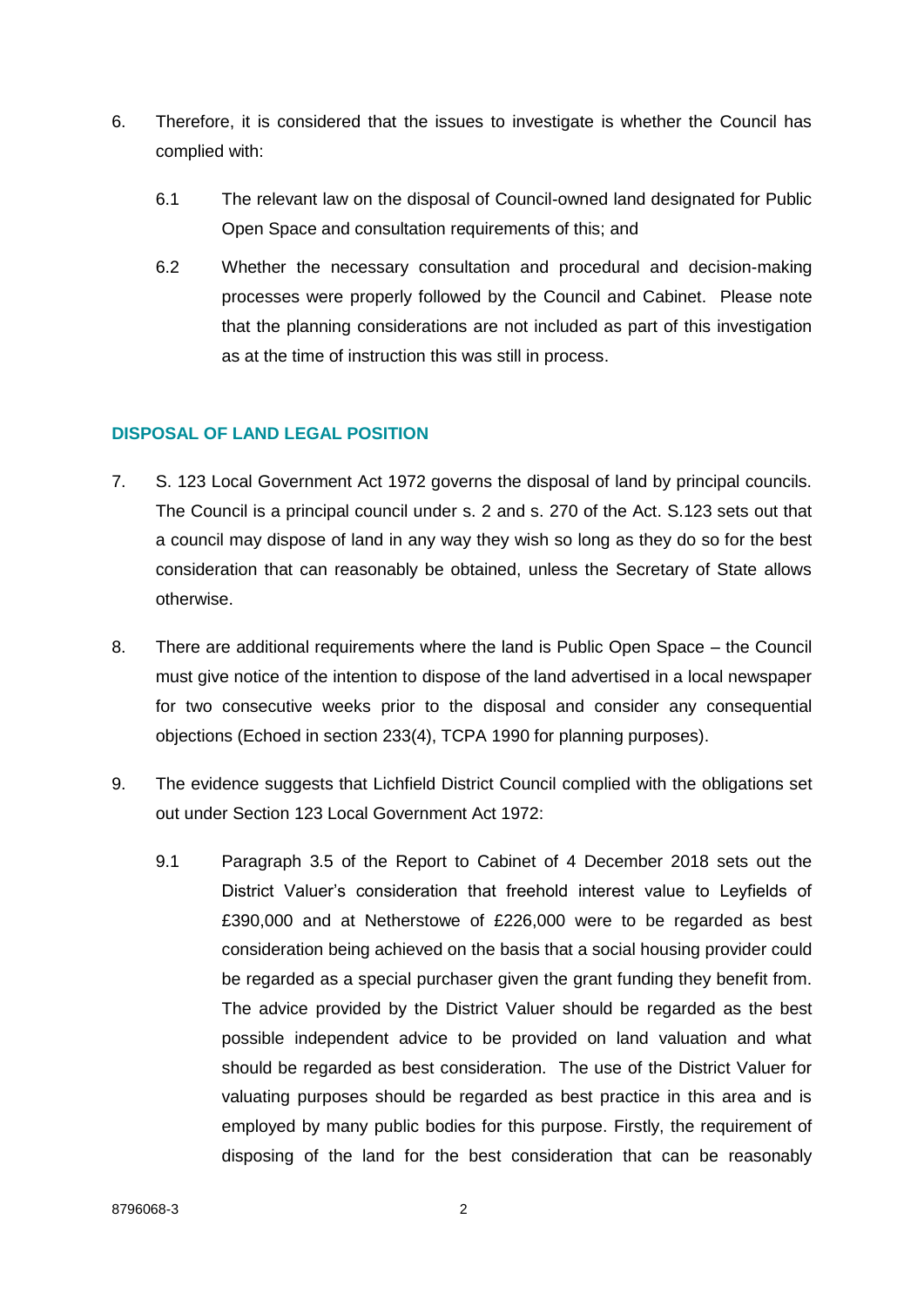obtained was fulfilled as according to the Valuation Report (valuation date 8 January 2018):

*'On 5 December 2017 an offer of £470,000 was been made by Bromford for the site at Leyfield and the site at Netherstowe on the basis of the sites being developed for Affordable Housing. The split of these figures has not been made. A previous valuation of £600,000 was provided, but the letter of 6 December 2017 itemises abnormal construction costs which amount to approximately £137,000. The later offer appears to have taken into account these abnormal costs'.*

The District Valuer valued Leyfields at £390,000 and Netherstowe at £265,000 both '*on the basis of Affordable Rent units being constructed and assuming a subsidy of £40,000 per plot being available to a Registered Provider of housing but excluding abnormal construction costs'*.

The District Valuer concludes that the lower amount to be acceptable as:

'*Although the offer figure is below the figure originally put forward, this figure is significantly above both the unsubsidised Affordable Rent figure and Market Value housing figure and hence represents a capital sum that is higher than is likely to be expected from many other potential purchasers*.'

The best consideration could be achieved by the disposal to a Registered Social Housing Provider due to the grant funds they receive as a Special Purchaser and therefore would gain a higher amount than on the Open Market. Therefore, I would recognise that the Council complied with this requirement. To ensure best practice is maintained throughout the project where time has elapsed since the original valuation a further valuation should be obtained.

- 9.2 The report to Cabinet and advice on any future improvements necessary to processes to prevent any future arises dated 12 January 2021 provides an important summary of the timeline for disposal of the areas of open space land and we quote from the relevant paragraphs. In the Executive Summary it states:
	- 1.1 *"This is bought to Cabinet as a matter for urgent consideration in order to ensure that the decision on the sale of land in question is determined prior to any consideration of the planning applications submitted on the sites";*
	- 1.2 *"At the Cabinet Meeting of 4 September 2018 approval was granted, subject to securing planning consent, to the disposal of two pieces of Land at Leyfields and*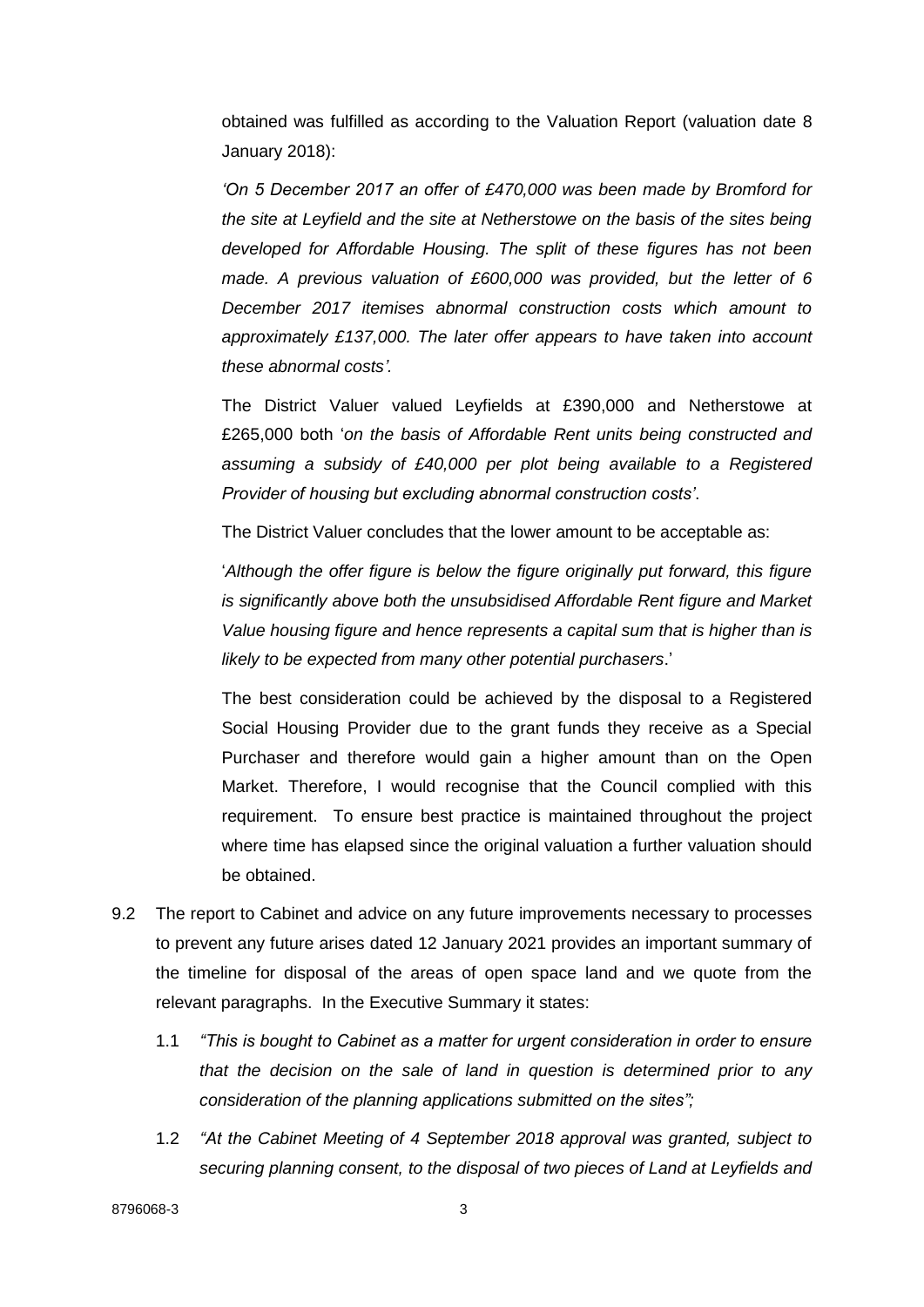*Netherstowe Lichfield to Bromford Housing Association for the provision of affordable housing"*;

- 1.4 "*Following Cabinet approval the Council entered into a conditional contract to dispose of the sites to Bromford Housing Association"*;
- 1.5 *"Bromford has subsequently submitted planning applications for the provision of 16 affordable homes at Leyfields, and 9 affordable apartments at Netherstowe. Both planning applications are currently under consideration".*
- 1.6 "*Under the provisions of the local Government Act 1972, before disposing of public open space, the local authority must give notice of its intention by advertising in a newspaper circulating in the area in which the land is situated, for two consecutive weeks, and consider any objections to the proposed disposal which may be made. Ideally this process should have been done before the contract was entered into with Bromford, but once it was identified that this process had not been carried out it was immediately addressed under the instruction of the Leader of the Council"*.
- 9.3 This process should have been carried out prior to Cabinet considering whether to dispose of the two areas of open space land on 4 September 2018. The draft Report to Cabinet of 4 September 2018 would have been reviewed and discussed at Leadership Team where a legal officer was present at the meeting. Council practice is that when a report is reviewed at Leadership team it is as part of that discussion signed off by the S151 Officer and the Monitoring Officer. The minutes from the meeting record any amendments requested and the emails are confirmation of the final version of the report. This point should have been noted and advice provided that any decision to dispose of the two sites of open space should only have been taken following appropriate consultation pursuant to the Local Government Act 1972.
	- 1.7 *"Notice was published in the eastern edition of the Express & Star Newspaper on 18 and 25 November 2020 seeking representations on the proposed disposals by no later than 12 noon on Wednesday 2 December 2020".*
- 9.4 It is acknowledged that consultation did take place under the provisions of the Local Government Act 1972, but this was clearly after the decision to sell the open space land to Bromford Housing Association.
	- 1.8 *"The placement of these advertisements provided notice of the proposals, giving local people an opportunity to submit their comments, and ensured compliance with the legislative requirements, the Council also included details on the Council's website".*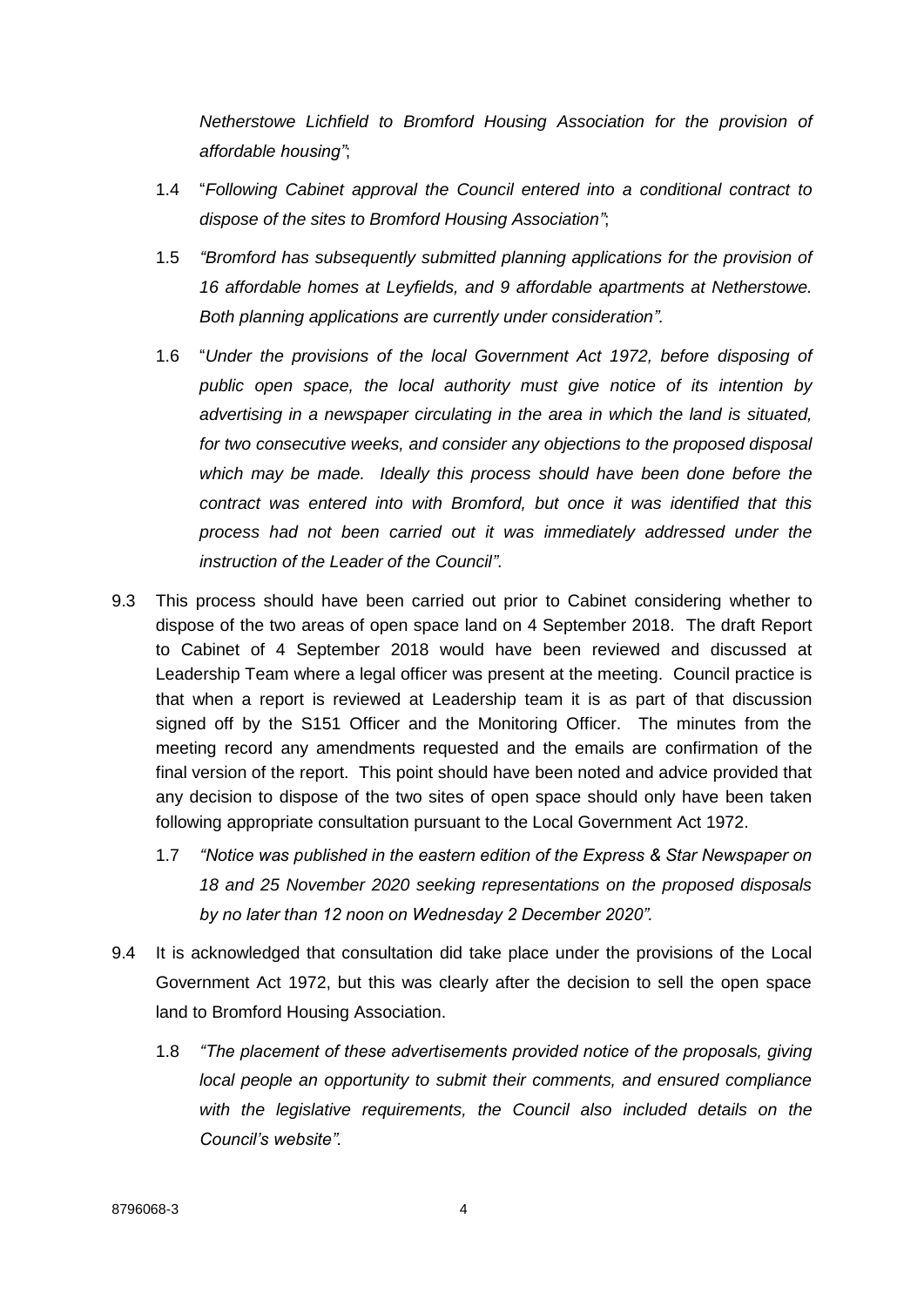- 9.5 Although it is noted that the placement of advertisements took place and this was also evidenced on the Council website, this process should have taken place before the decision made by Cabinet on 4 September 2018.
- 9.6 In the background to this report the following points are also noted:
	- 3.2 *"The Council has subsequently entered into a conditional contract to dispose of the sites to Bromford Housing Association for the purpose of redevelopment of land for affordable housing, but it is noted that this contract has not to date been sealed";.*
	- 3.3 *"Because both sites are defined as public open space, it is a requirement of the Local Government Act 1972 that disposing of such land and the intention to dispose should be advertised for two consecutive weeks in a newspaper circulating in the area in which is situated, and any objections to the proposal must be considered";*
	- 3.4 *"This requirement to advertise the public open space is distinctly separate from any notification/consultation undertaken as part of the application process".*
- 9.7 As a consequence, public consultation should take place in relation to the disposal of the public open space land and a separate consultation process would then need to be followed through the planning process for the planning decisions to be properly considered and made.

## **THE COUNCIL'S CONSULTATION AND DECISION-MAKING PROCESSES**

- 10. The Cabinet made the decision to sell the land at Leyfields and Netherstowe on 4 September 2018 detailed in the Cabinet Report of the same date. This states that the Council agreed to dispose of the land at both sites to Bromford Housing for the provision of affordable housing on terms stated by the District Valuation Report, which dated valuation on 8 January 2018 (however the report itself is dated 22 December 2018).
- 11. The Cabinet outlined Bromford's plans for the land and that a pre application process had been undertaken by Bromford that acknowledged a potential issue to be the loss of Public Open Space. The Council regarded that this would be dealt with through the planning application process, whereupon objects would be considered, and highlighted the risk for Bromford of this being rejected. In paragraph 3.3 of the report to Cabinet it

.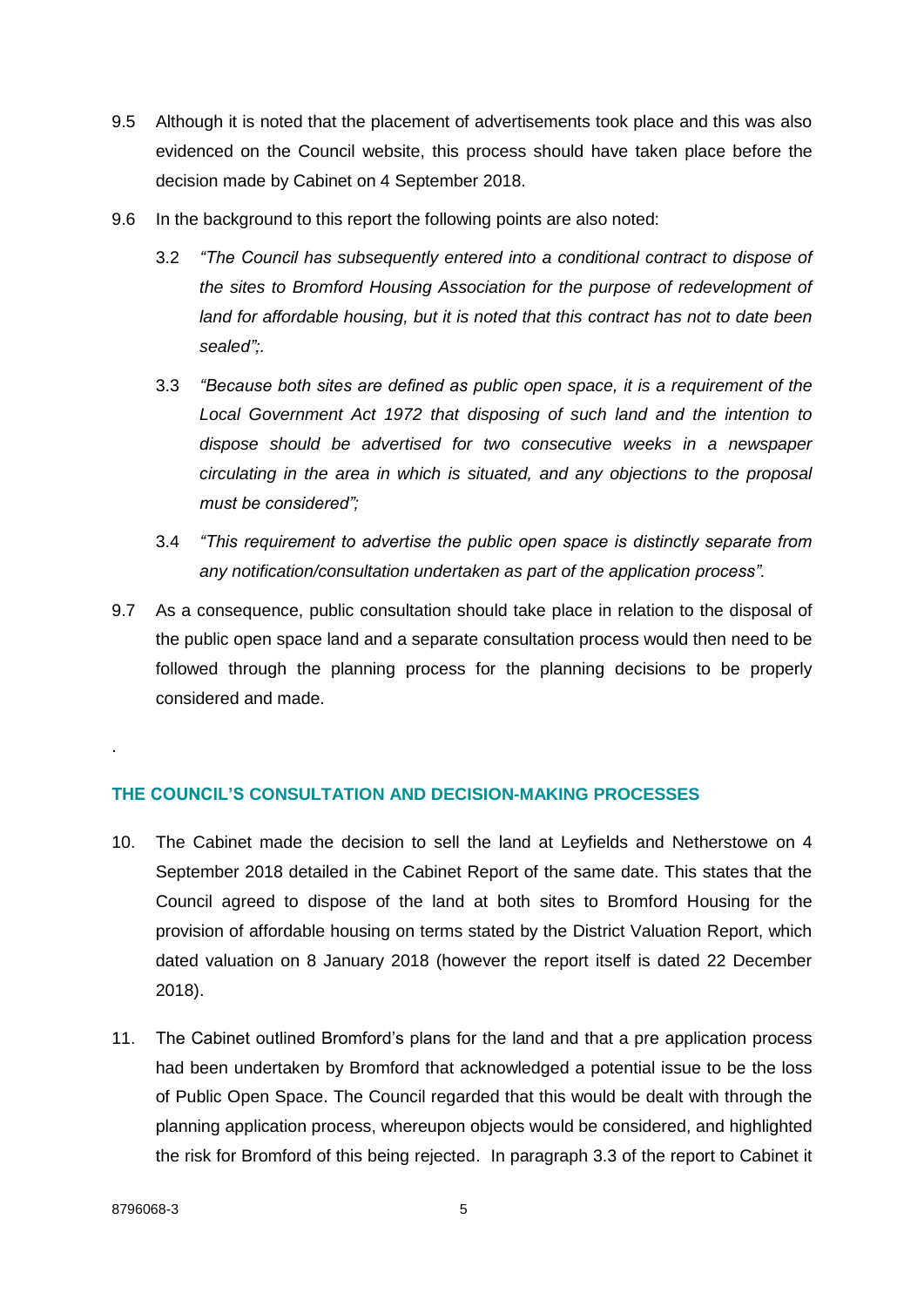states the following: *"The sale is dependent upon planning consent being forthcoming*  for the development. The implications of the loss of public open space will be dealt *with as part of the planning application process"*. It is evident from the officer's report to Committee of 4 September 2018 that the requirement to publicly consult on the disposal of open space land pursuant to the Local Government Act 1972 was not set out and this process was not set out as a requirement in the recommendations to Cabinet. The report simply indicated *"the implications of the loss of public open space will be dealt with as part of the planning application process".* It would seem it is envisaged that the only public consultation for the disposal of public open space land would be supported through the planning application consultation process.

- 12. Consultation conducted by the Council included the following (Cabinet Report 12 January 2021):
	- 12.1 *The required Newspaper advertisements advising of the Council's intention to dispose of Public open space have been placed, and objections / representations received. This advertisement process is distinctly separate from the planning process;*
	- 12.2 *Consultation was undertaken with the then Ward Members and the Asset Strategy Group areas as part of the original Cabinet Report process, and that report was a publicly available document.*
	- 12.3 *Bromford Housing Association has submitted Planning Applications for the proposed provision of affordable housing at sites at Leyfields and Netherstowe. Interested parties have also been able to make representations on the proposals as part of the planning consultation process.*
	- 12.4 As a consequence, any consultation that took place after the recommendation to dispose of the areas of open space land which was agreed by Cabinet on 4 September 2018 was meaningless. From our review of the proposed sale of the two areas of open space land, it is clear that consultation did take place; but consultation pursuant to the Government Act 1972 did not take place until after the contract to dispose of the land was signed.

**CONTRACT BETWEEN BROMFORD HOUSING ASSOCIATION AND LICHFIELD DISTRICT COUNCIL**

8796068-3 6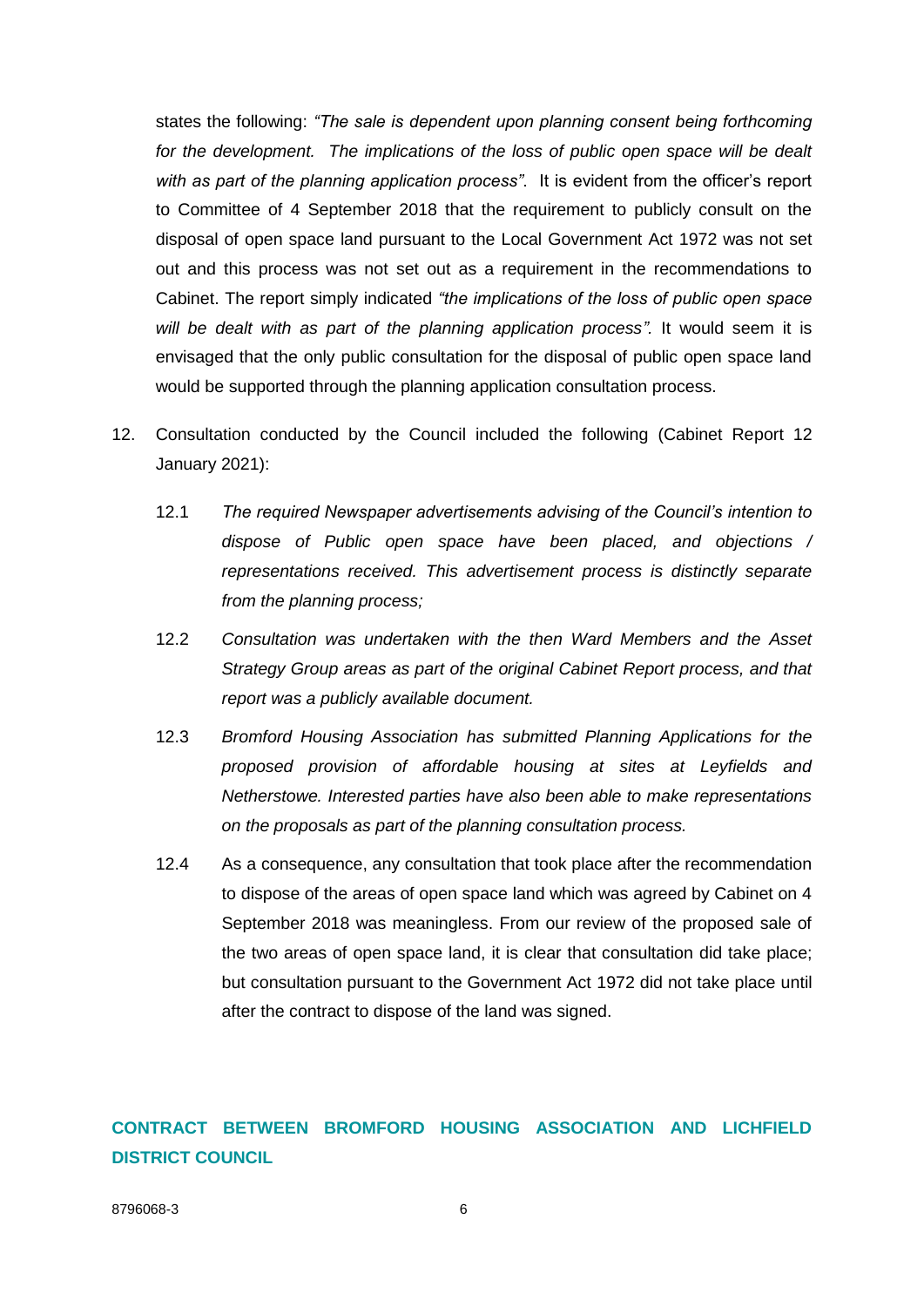13. We note that in one of the complaints received by the Council there is the suggestion that there is a legally binding contract between Bromford Housing and Lichfield District Council. We have seen a copy of the contract and although the contract has been signed it has not been dated. It is our opinion, in line with Counsel's opinion that we have seen, there is still a binding contract between Lichfield District Council and Bromford Housing. As a consequence if Bromford were to pursue this matter they could obtain compensation from the Council for the cost and expense of negotiating and also submitting the planning application to the District Council for the two areas of open space land.

### **FINDINGS AND RECOMMENDATIONS**

#### 14. I find that:

- 14.1 When Cabinet made the decision to sell the land on 4 September 2018 they did not have before them all of the relevant information to make a proper decision in that the public consultation required for the disposal of the public open space land under the provisions of the Local Government Act 1972 had not taken place.
- 14.2 Cabinet in making its decision to dispose of the open space land on 4 September 2018 did have before them appropriate evidence as to the best consideration, please see paragraph 8.1 of the report.
- 14.3 The public open space consultation process should have taken place and appropriate notices put in the press prior to the decision being made by Cabinet of the sale of the two areas of public open space land.
- 14.4 There is sufficient evidence to suggest that the decision made by Cabinet on 4 September 2018 should be regarded as unsafe and should not be relied upon to authorise the sale of the open space land; further that the report to Cabinet dated 4 September 2018 failed to set out the requirements to Cabinet members that it was necessary to place notices in the press and allow for public consultation for the disposal of the open space land.
- 14.5 It is not sufficient although it is recognised that the Council in subsequent Cabinet reports and decisions recognised the failure to carry out an open space consultation, to remedy the lack of appropriate advice and information in the report of 4 September 2018 to ensure that the decision was lawful.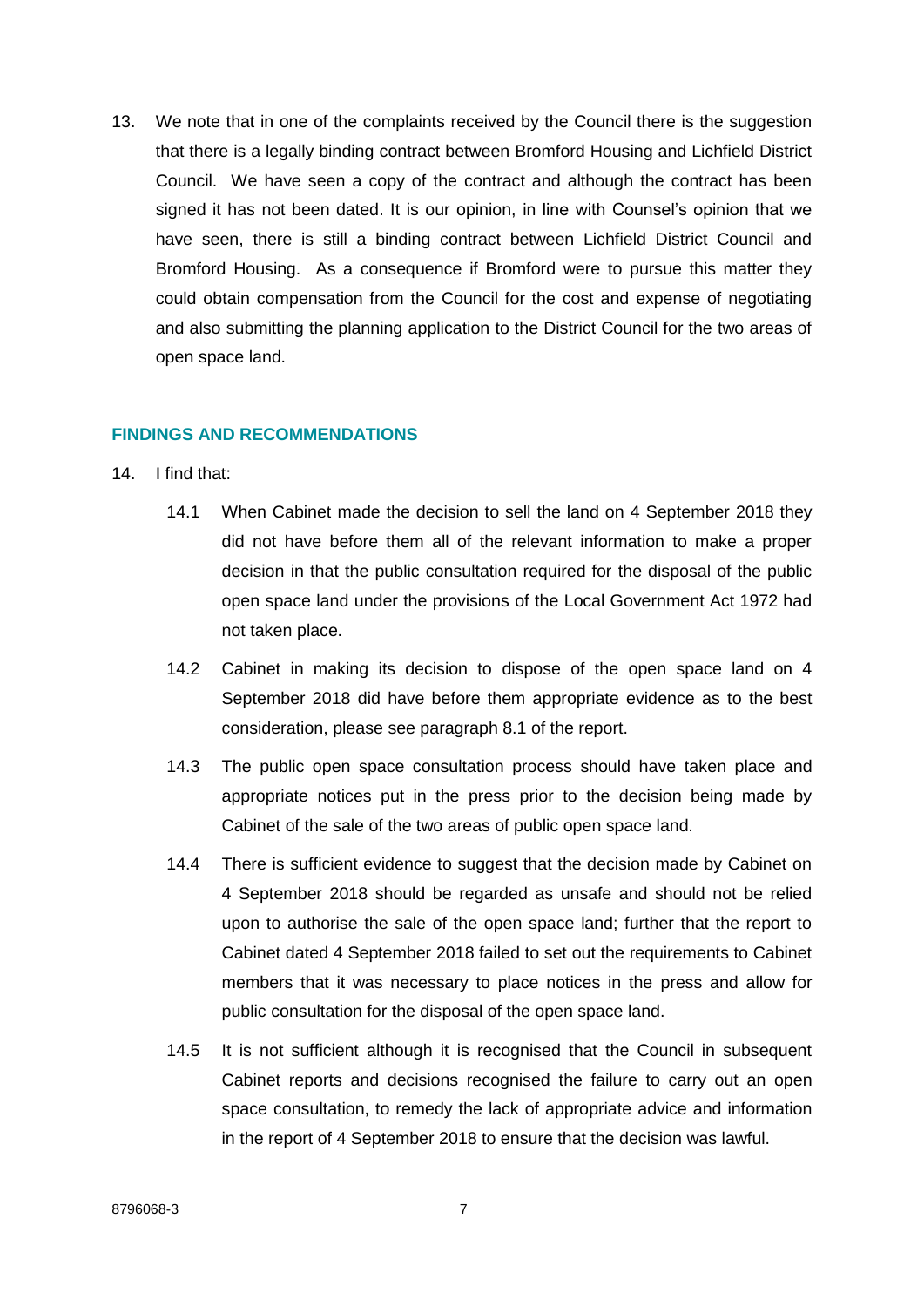- 14.6 One of the complaints highlighted was that the Council did not follow appropriate financial due diligence in consenting to dispose of the land. This point has been reviewed and it would seem that all of the professional fees were required and seemed of a reasonable sum and appropriate evidence to support the disposal of the two areas of open space land was sought from the District Valuer. Objections to the disposal of the open space land were considered by Cabinet on 12 January 2021. Cabinet on the 4 September 2018 did not have all of the appropriate information for it to make a proper decision.
- 14.7 It is our opinion that there is a legally binding contract between Bromford and the Council; it is noted that it was signed but not dated and as a consequence completion was not agreed.
- 15. It is recommended that:
	- 15.1 To ensure best consideration in all future contracts that reference should be made where time has elapsed to the need for a fresh valuation report being obtained.
	- 15.2 To have in place a check list for the disposal of land. It is noted that there is now a new draft disposal of land and property assets policy in place and paragraph 5 specifically deals with open space land.
	- 15.3 To have a checklist for land disposal that provides an audit trail of decision making and actions that are required to be taken.
	- 15.4 To put in place an appropriate document signing process and sealing system that provides evidential proof that contracts have been appropriately signed and sealed where required and that signing of all procurement documentation should be supervised by a legal officer/monitoring officer.
	- 15.5 To review whether there is a need for a decision review trigger to be written into the Constitution when there is either a period of time between Cabinet sign off and the implementation of that decision or a change in Cabinet membership. This would deal with the issue where, for example, there has been a change in land value or central government policy on a particular matter. These are only examples and further examples exist.
	- 15.6 Relevant professional input into the signing off of all reports and all decisions; that all Cabinet reports are signed off by the section 151 officer and monitoring officer.